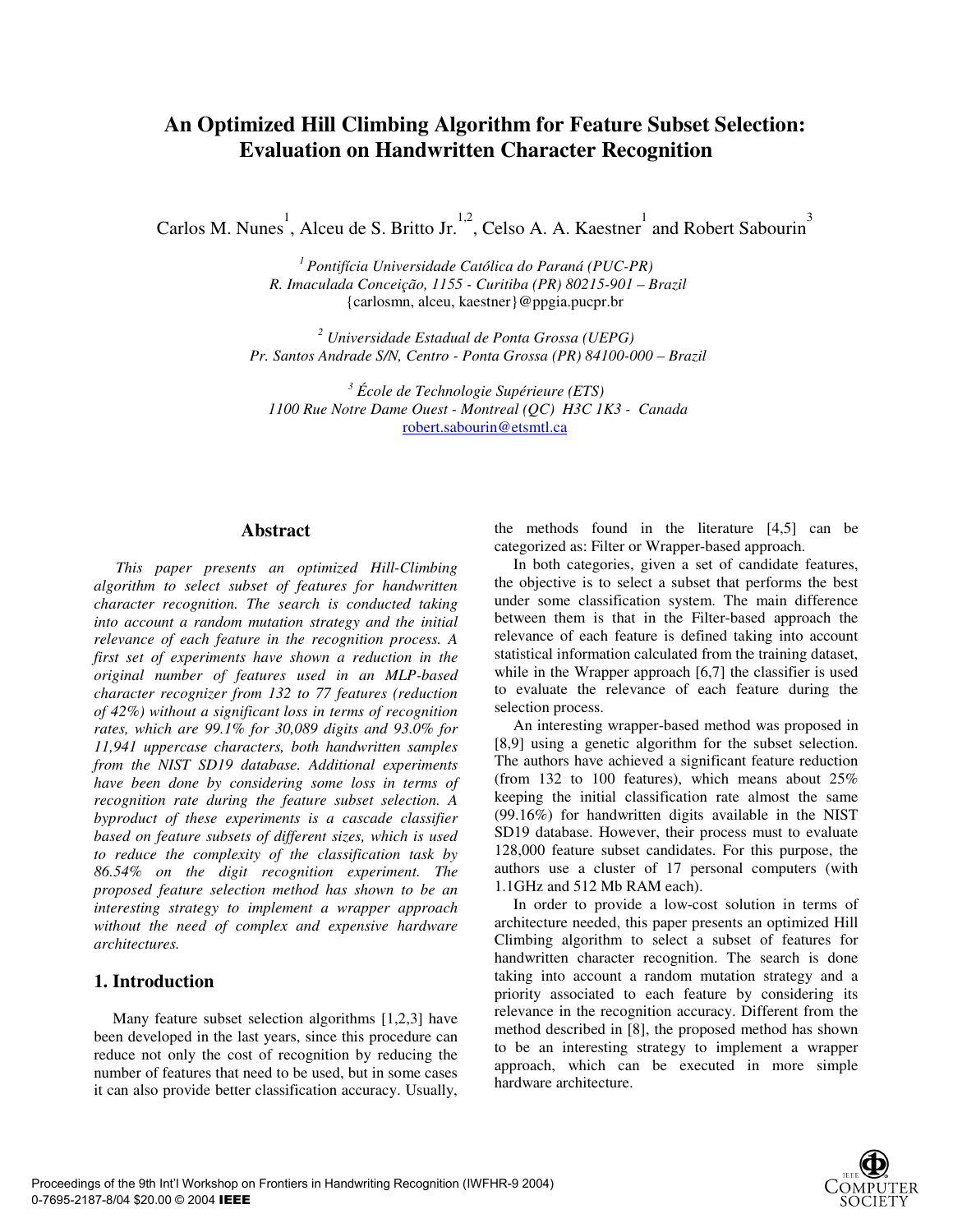# **2. Proposed Method**

The proposed method has 5 stages, as shows in Figure 1. The first stage consists of a feature extraction process, which generates 5 files (*train*,  $val_1$ ,  $val_2$ ,  $val_3$  and *test*) containing feature vectors extracted from character images. In the second stage, a MLP neural network is trained and evaluated considering the original configuration of the feature vectors and using *train* and  $val_1$ . In the third stage, an optimized Hill Climbing (OpHC) algorithm uses  $val_2$  in order to select multiple candidates of feature subsets. A feature randomly selected is removed, or not, taking into account its relevance on the classification accuracy. In addition, a priority is associated to each feature to guide the search. The selected subset candidates (or solutions found in the search space) are finally evaluated using  $val_3$  in the fourth stage. The objective is to select the candidate that provides the best recognition accuracy. Finally, the subset of features selected is used to retrain the neural network, which is adapted to the feature subset configuration.



**Figure 1. Overview of the proposed method** 

# **2.1. Feature Extraction**

The same feature extraction method described in [8] is used. It divides a character image into 6 regions and calculates 132 features based on contour, concavity and surface information.

# **2.2. Classifier configuration/training**

The classifier is an MLP neural network trained using the backpropagation algorithm. The initial topology consists of 132 nodes in the input layer, 100 nodes in the hidden layer, and the output layer contains 10 or 26 nodes for digit or uppercase character recognition, respectively.

# **2.3. Optimized Hill Climbing Algorithm (OpHC)**

This module consists of a modified Hill Climbing algorithm. Figure 2 shows, in bold style, the main differences of the proposed algorithm from the Original Hill Climbing (OrHC).

| 1. Establish priority for each feature;               |
|-------------------------------------------------------|
| 2. Load neural network previously trained;            |
| 3. If (Number of Iteration = MAXITER) then exit;      |
| 4. Select a feature, randomly;                        |
| 5. If (the priority of the selected feature $=$ zero) |
| then remove it (e.g. replace it by it's average       |
| value) and update the current feature                 |
| set mask;                                             |
| else increase the feature priority and goes to        |
| step $4$ ;                                            |
| 6. Evaluate the classification accuracy with the      |
| new feature set configuration;                        |
| 7. If (current error rate $\leq$ previous one) or     |
| (current error rate <= ERROR_TOL)                     |
| then keep the current feature set configuration;      |
| else backtrack to the previous state;                 |
| 8. If (number of removed features = TFEAT)            |
| then save current configuration as a                  |
| local maximum; go to step 3;                          |
| else go to step 4.                                    |
| ERROR_TOL - error tolerance;                          |
| TFEAT – Total of features;                            |
| MAXITER – Maximum of iterations.                      |
| Figure 2. Optimized Hill Climbing Algorithm (OpHC)    |
|                                                       |

The algorithm starts by defining a priority for each feature (step 1) available on the initial feature vector configuration (132 for this problem). Each feature, or seed, has its priority level calculated as shown in Figure 3. In the second step of the algorithm, the neural network trained using the entire feature set is loaded. In the kernel of the algorithm (step 4), a random process is used to select a feature to be removed. In case the priory related to this feature is zero (step 5), it will be removed, otherwise its priority will be increased and a different feature will be randomly selected. The step 6 provides the current error rate after removing the selected feature. A decision about to keep the current feature set configuration is taken on step 7. For this purpose, the current error rate is compared to the previous one. In addition, in the optimized version of the algorithm an error tolerance is taking into account. This parameter is experimentally evaluated in this paper (see Section 3.5).

As we can see, a local maximum is found after evaluating all the features in the current state (see step 8). After that, the OpHC algorithm returns to the initial state instead of backtracking to the previous one. Thus, the complete configuration of the feature set is considered again and a new feature or seed (not processed yet) is

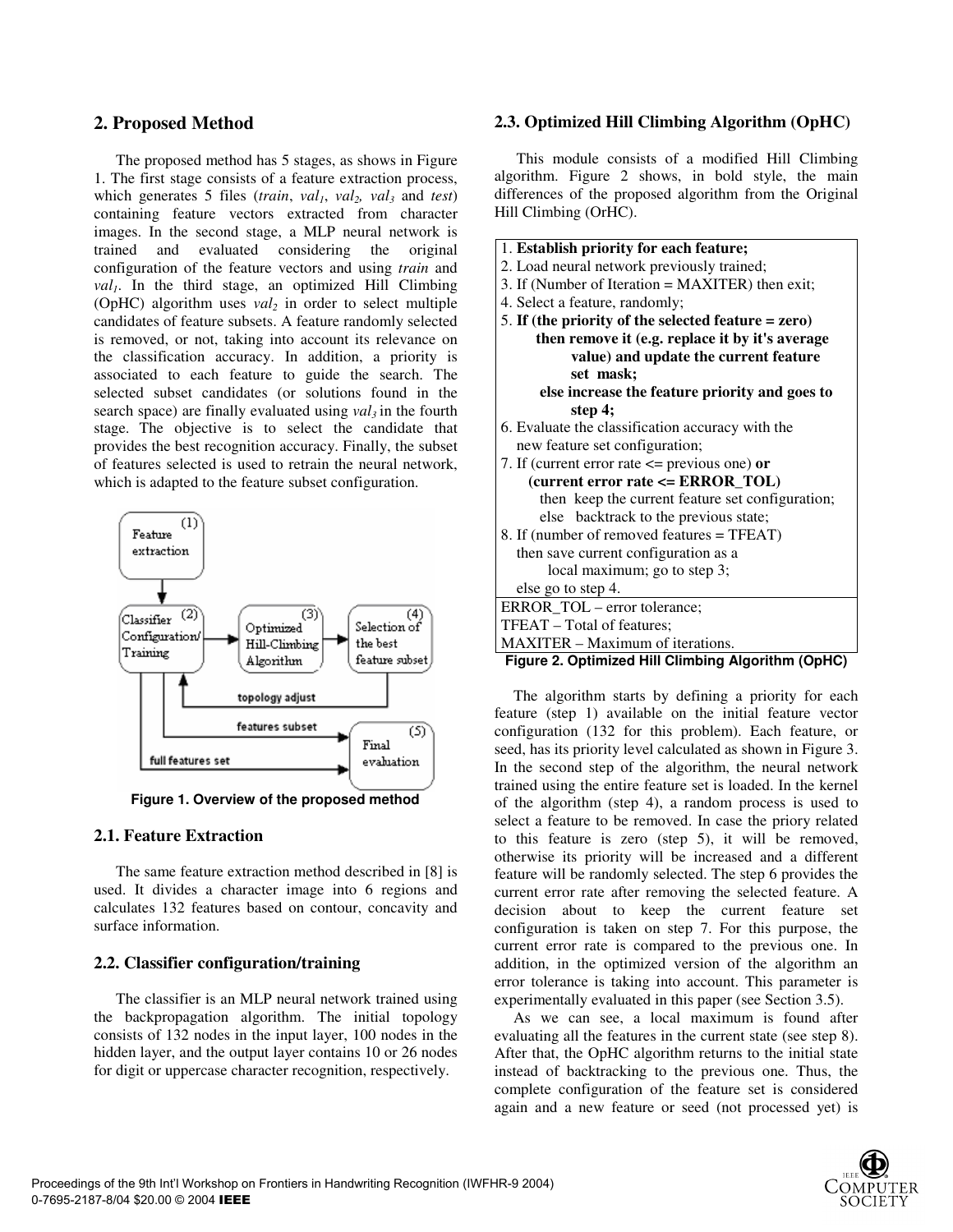selected. The objective is to investigate other areas of the search space. In addition, the priority computed for each feature provides a way of guiding the search taking into account the feature relevance, while the concept of randomized feature removal is maintained.

- 1. Calculate the error rate when individual features are removed (FERROR), see Figure 4;
- 2. Select the maximum (MAX) and minimum (MIN) FERROR over all features;
- 3. Select a number of levels (NLEVELS), which is the number of priority levels to be considered;
- 4. Calculate the range of each level using  $R = (MAX -$ MIN) / NLEVELS;
- 5. The relevance (priority) of each feature is calculated as  $P = (-NLEVELS + (MAX–FERROR) / R)$ .

```
Figure 3. Scheme to calculate the feature priority
```
As described before, the feature priority takes values between 0 and -NLEVELS. According to Figure 3, the highest error values receive –NLEVEL and the lowest error values receive zero. Each time that a feature is removed, the algorithm evaluates its priority and in case of the priority is 0 (zero) the feature will be removed, otherwise the feature is not removed and the priority is updated  $(P = P+1)$ . When priority reaches the value zero, the corresponding feature is removed.





The number of levels (NLEVELS) was experimentally defined. After evaluating the values 0, 5, 10, 20 and 50, the best results were obtained by using 10 levels. Figure 5 shows that, after 120 iterations the algorithm had already removed 40 features from the original set.

Another important characteristic of the proposed algorithm is the use of sensitivity analysis [8], since to retrain the neural network at each new feature subset is not feasible due to the limits imposed by the learning time of the huge training set considered in this work. The sensitivity of the network to the removal of individual features is used to estimate the relationship between the input features and the network performance. So, in order to evaluate a given feature subset we replace the

unselected features by their averages values evaluated on the training database. In this way, we avoid training the neural network and hence turn the wrapper approach feasible for our problem.



**Figure 5. Selection of the number of priority levels** 

Each local maximum found by this module represents a feature subset candidate. The search for feature subsets is done on *val*<sub>2</sub>.

# **2.4. Selection of the best feature subset candidate**

The selection is done based on the maximum recognition accuracy and the minimum number of features. When two solutions show the same accuracy, this one with the minimum number of features is selected. A different validation dataset  $\left( val_{3} \right)$  is used to select one feature subset from those candidates provided by the OpHC algorithm.

# **2.5. Final Evaluation**

In this module, the final feature subset selected in the last stage is used to retrain the neural network, whose topology is adapted to this new configuration of the feature set. A final evaluation is done using the *test* set.

# **3. Experimental Results**

The experiments are based on handwritten digits and uppercase characters available in the NIST SD19 database. In the experiment based on digits the following protocol was used: 195000 samples for training (*train*) and 28008 for validation (9336 in val<sub>1</sub>, 9336 in val<sub>2</sub> and 9336 samples in  $val_3$ ) - all samples from hsf<sub>1</sub>0, 1, 2 and 3 series. Other 30089 samples were used for testing (*test*), which are available on hsf\_7 series.

The data sets used in the experiments using uppercase characters are composed of 37440 samples for training  $(train)$  and 12092 for validation (4031 in  $val<sub>1</sub>$ , 4031 in  $val_2$  and 4030 in  $val_3$ ) – all samples were taken from hsf<sub>\_0</sub>,1,2 and 3 series. Other 11941 samples from hsf\_4 were used for testing (*test*).

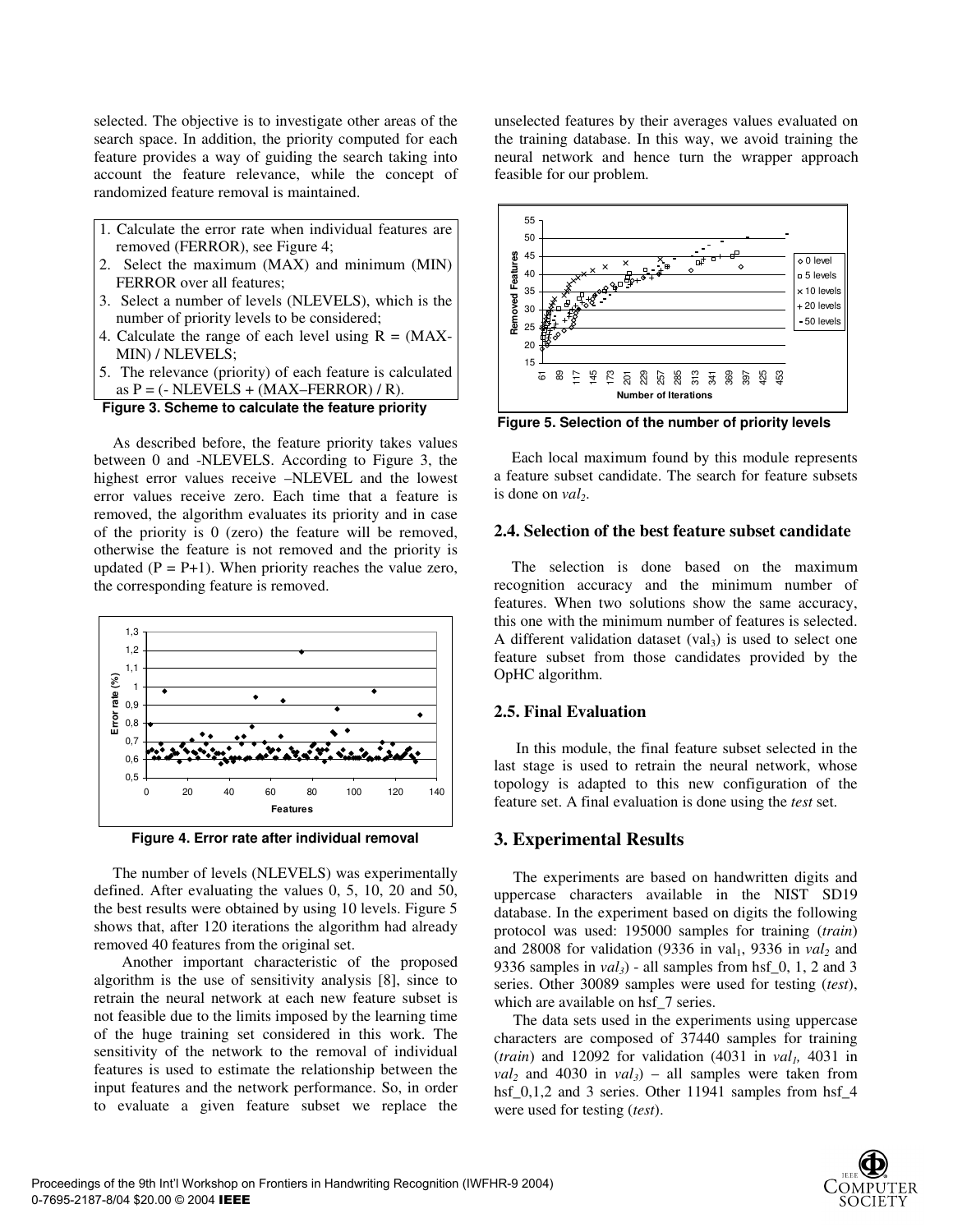In the experimental protocol,  $val<sub>I</sub>$  is used during training of the neural network to avoid an over training. *Val2* is used during the search for feature subset candidates performed by the HC algorithm. Finally,  $val_3$ is used to select the subset of features, which provides the best recognition accuracy among the candidates provided by the HC algorithm. The testing set is used as a black box just to compare the final recognition results of the classifier after his topology has been adapted to the new configuration of the feature set.

# **3.1. Experiments on Handwritten Digits**

Both algorithms, the original and optimized HC were evaluated. The MAXITER variable was set to 16,000 iterations and the ERROR-TOL was set to zero. At the end of the iterations the original HC has used only 3 seeds, since it does not returns to the initial configuration of the feature set (initial state) after finding a local maximum or after removing all features in the current state, but it returns to the previous state. From this three seeds or starting points, the original algorithm found 172 local maximum (subset candidates). By contrast, the modified algorithm based on the priority scheme has investigated all possible seeds (132) using the same 16,000 iterations and it has generated 47 feature subset candidates. In fact, the proposed algorithm has stopped after all features have been used as seeds. This means that all features were removed during the search and a bigger diversity on evaluated solutions was reached.

In Figure 6, each point represents a feature subset candidate of the 172 found by using the Original Hill Climbing (OrHC). As we can observe, all points are very concentrated in a small area of the search space. By contrast, in Figure 7, the 47 feature subset candidates found by using the modified HC are not concentrated as those provided by the original algorithm.





The reason is that in the modified algorithm each time a local maximum is found, the initial configuration of the feature set is returned in order to select a new seed.

Moreover, the strategy of using the priority scheme has provided to the algorithm a faster convergence to a local maximum.





In a first set of experiments, the *val3* dataset is used to select the best solution (feature subset) from the 172 provided by the original HC algorithm (OrHC). The same strategy is used to select the best solution from the 47 provided by the optimized algorithm (OpHC). In addition, we also experiment to consider just the number of features removed, since the classifier has shown a small loss in terms of accuracy. This means that, in this experiment, the best configuration corresponds to the smallest subset of features.

| <b>Experiment</b>  | <b>Features</b> | <b>Training</b> | <b>Testing</b> |  |
|--------------------|-----------------|-----------------|----------------|--|
|                    |                 |                 |                |  |
| Entire feature set | 132             | 99.77%          | 99.10%         |  |
| OrHC (using        | 92              | 99.50%          | 99.04%         |  |
| $val_3$            |                 |                 |                |  |
| OpHC (using        | 87              | 99.95%          | 98.95%         |  |
| val <sub>3</sub>   |                 |                 |                |  |
| OrHC (smallest     | 81              | 99.50%          | 98.92%         |  |
| feature set)       |                 |                 |                |  |
| OpHC (smallest     | 77              | 99.86%          | 98.94%         |  |
| feature set)       |                 |                 |                |  |

**Table 1. Experimental results on digits** 

As we can observe in Table 1, there is no significant loss in terms of classification accuracy. However, it is possible to observe a significant reduction of features when the optimized HC algorithm was used.

In order to compare our results with those obtained by Soares [8], we have used the same experimental protocol. The proposed wrapper approach has shown a more significant reduction (42%) than that observed by using GA (25%). Moreover, while the wrapper-based approach proposed by Soares [9] needs to evaluate around 128,000 solutions, the proposed method evaluates just 16,000 solutions.

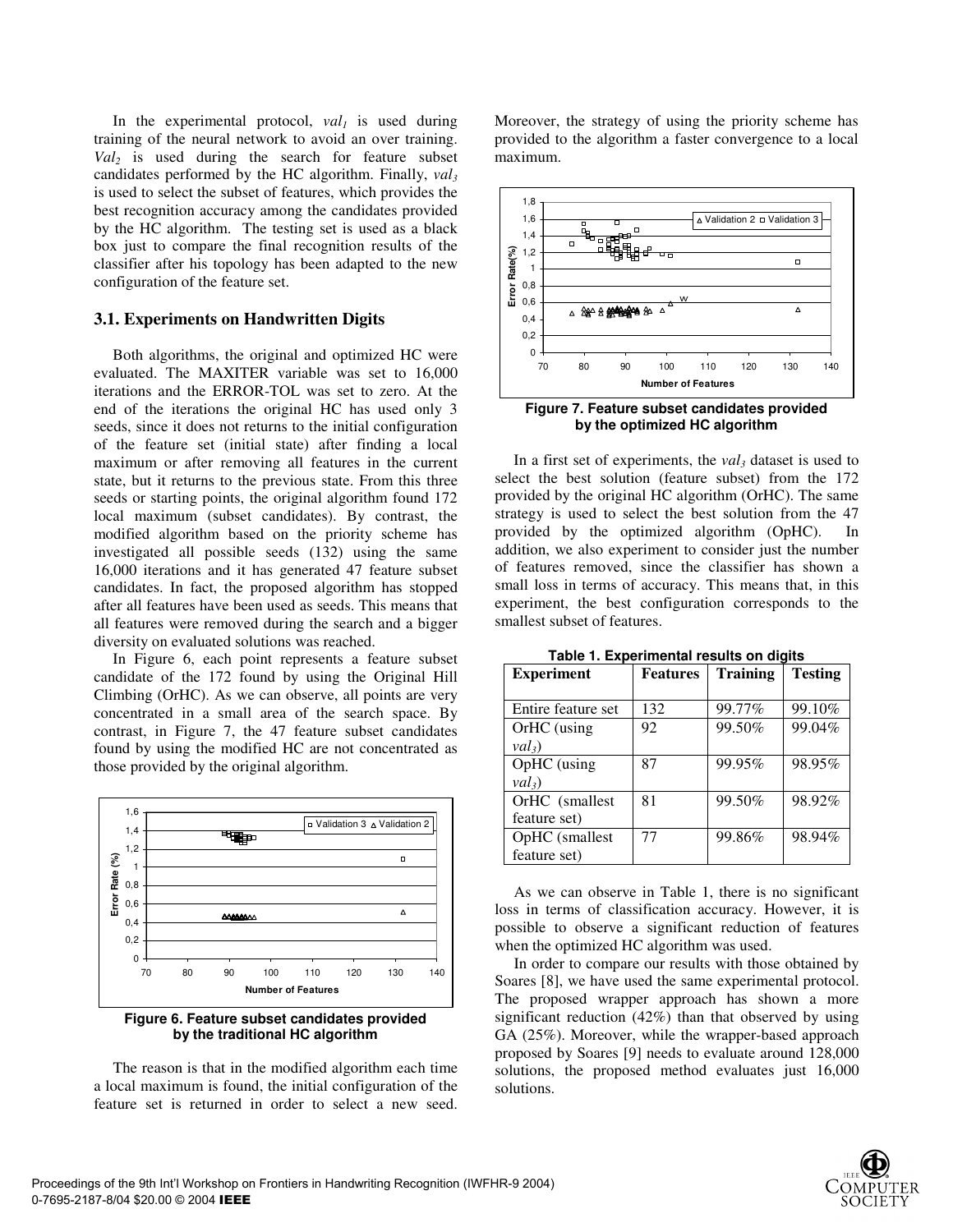#### **3.4. Experiments on Handwritten Characters**

The method was also applied to handwritten uppercase characters available in the NIST SD19 database. During the experiments, just the optimized HC was used. However, the experiments considers to select the final feature set configuration taking into account the recognition rate on *val3* dataset, and also it considers the more significant reduction in the number of features.

|            | Table 2. Experimental results on uppercase |  |  |  |  |  |  |
|------------|--------------------------------------------|--|--|--|--|--|--|
| characters |                                            |  |  |  |  |  |  |

| <b>Experiment</b> | <b>Features</b> | <b>Training</b> | <b>Testing</b> |
|-------------------|-----------------|-----------------|----------------|
| Feature set       | 132             | 97.23%          | 93.05%         |
| OpHC              | 101             | 97.57%          | 92.51%         |
| (validation3)     |                 |                 |                |
| OpHC (smallest    | 79              | 97.68%          | 92.50%         |
| feature set)      |                 |                 |                |

The reduction of feature was about 24% in the first experiment and about 40% in the last one.

#### **3.5. Experiments considering the error tolerance**

This set of experiments considering the digit recognition task considers some loss in terms of recognition rate through the use of the parameter ERROR-TOL (Error tolerance) of the OpHC algorithm. Initially, the idea was to investigate the search space around a local maximum in order to verify the possibility of starting again to observe an improvement in terms of recognition performance by removing additional features. This expectative were not confirmed. However, it was possible to observe a significant reduction on the number of features even by using a small tolerance of error. Table 3 shows for each error tolerance evaluated the respective number of features selected, and the recognition performance of the corresponding classifier.

**Table 3. Experimental results by considering error tolerance** 

|                | <b>Error</b>                    | #    | <b>Training</b> | <b>Testing</b> | Loss of                    |
|----------------|---------------------------------|------|-----------------|----------------|----------------------------|
|                | <b>Tolerance</b><br>(ERROR TOL) | Feat |                 |                | recognition<br>performance |
|                |                                 |      |                 |                |                            |
| C <sub>1</sub> | $0\%$                           | 77   | 99.86%          | 98,94%         |                            |
| C <sub>2</sub> | $1\%$                           | 59   | 99,30%          | 98,72%         | $-0,32%$                   |
| C <sub>3</sub> | $2\%$                           | 52   | 99,40%          | 98,55%         | $-0.49%$                   |
| C <sub>4</sub> | $4\%$                           | 33   | 98,92%          | 97,85%         | $-1,19\%$                  |
| C <sub>5</sub> | 8%                              | 25   | 98,65%          | 97,43%         | $-1,61\%$                  |
| C6             | 12%                             | 26   | 98,06%          | 96,93%         | $-2.11%$                   |

A byproduct of these experiments is the possibility to design a cascade classifier as shown in Figure 8.



#### **Figure 8. Cascade classifier using C5, C4, C3, C2, C1 and the Original Classifier**

In this scheme, the classifiers C5, C4, C3, C2, C1 and OC (in this sequence) deal with the rejections of their respective predecessors. C6 is not used since it uses more features than C5. The rejection thresholds  $T_i$  were fixed in order to produce error rates of  $0.5\%$  for each classifier  $C_i$ , except for OC which is zero. Table 4 resumes all the results. As one can see, 87.72% of the digit samples (26,565 from 30,089) were well-recognized by classifier C1, and only 3,395 samples were rejected. Finally, only 677 digit samples from 30,089 arrive to the original classifier OC.

**Table 4. Experimental results using the cascade classifier** 

| Classifier                          | $C_5$ | $C_4$ | $C_3$ | C <sub>2</sub> | C <sub>1</sub> | OC       | Cascade  |
|-------------------------------------|-------|-------|-------|----------------|----------------|----------|----------|
| # features                          | 26    | 33    | 52    | 59             | 77             | 132      |          |
| # samples<br>correct-<br>recognized | 26565 | 722   | 1381  | 430            | 179            | 528      | 29805    |
| # samples<br>mis-<br>recognized     | 129   | 1     | 4     | 1              | $\Omega$       | 149      | 284      |
| # samples<br>rejected               | 3395  | 2672  | 1287  | 856            | 677            | $\Omega$ | $\theta$ |
| $\%$<br>recognition                 | 99.5  | 99.5  | 99.5  | 99.5           | 99.5           | 78.0     | 99.1     |
| % rejection                         | 11.2  | 78.7  | 48.1  | 66.5           | 79.0           | $\Omega$ | $\theta$ |
| $%$ errors                          | 0.5   | 0.5   | 0.5   | 0.5            | 0.5            | 22       | 0.9      |
| $#$ MLP<br>connections              | 936   | 1419  | 2704  | 4071           | 6699           | 14200    |          |

The final recognition performance obtained by using the cascade classifier was the same than using the original classifier with the entire feature set. However, it was possible observe a significant reduction in terms of computational complexity for the classification task. To explain, let us consider the complexity of the original classifier as:

$$
Compl_{OC} = ns \times nc
$$

where

*ns*: number of samples; *nc*: number of connections of the MLP classifier; and, the complexity of the cascade classifier as: